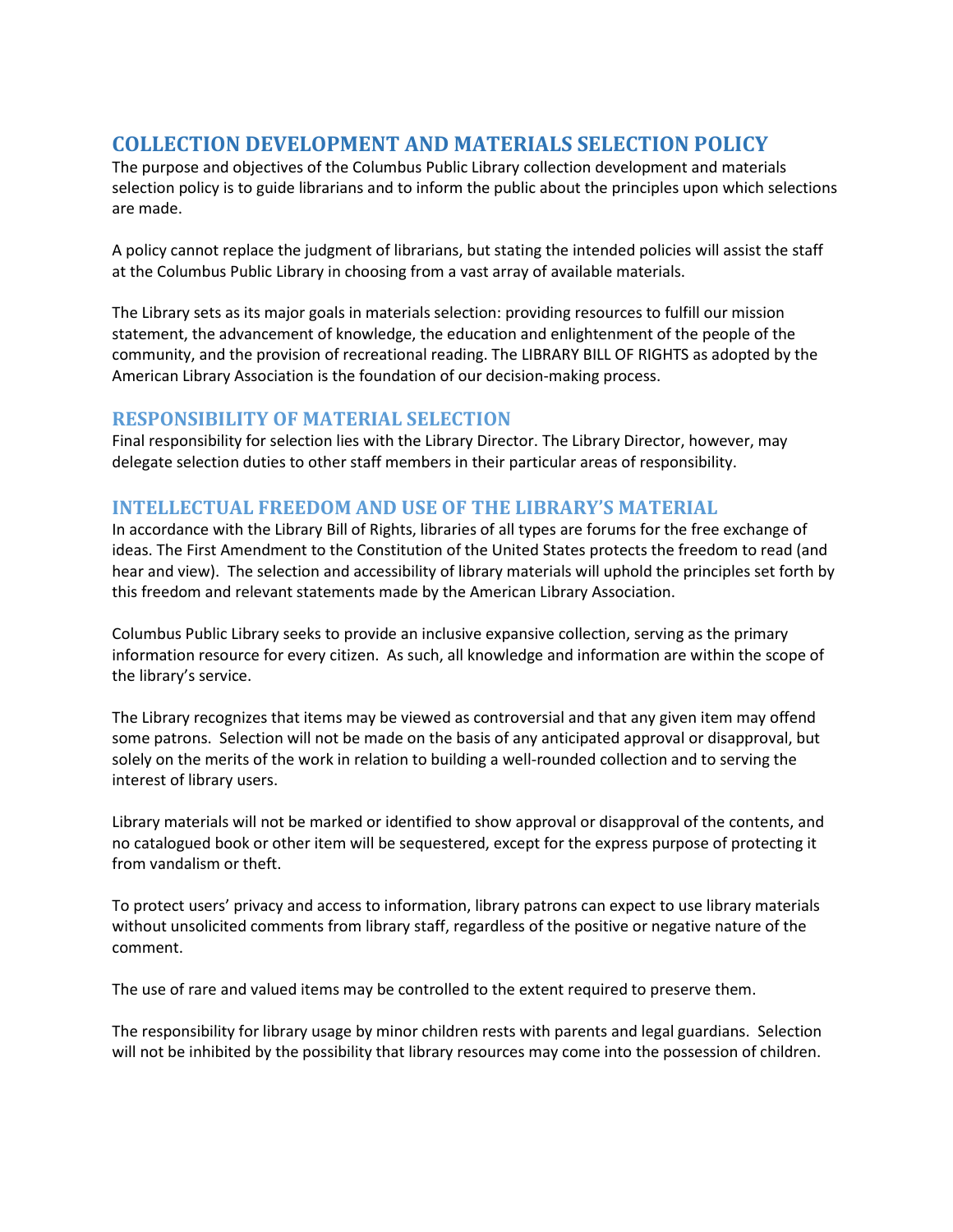#### **GUIDELINES FOR SELECTION**

All acquisitions, whether purchased or donated, are considered in terms of the following standards. An item need not meet all of the criteria in order to be accepted. When judging the quality of materials several standards and combinations of standards may be used.

The collection should contain the various positions expressed on important, complicated, or controversial questions, including unpopular or unorthodox positions. The public library does not promote particular beliefs or views. It provides a resource where the individual can examine issues freely and make their own decisions. To fulfill its mission, the library may conduct audits of the collection as needed based on criteria determined by the Library Director.

## **General Criteria:**

- Suitability of physical form for library use
- Insight into human and social conditions
- Suitability of subject and style for intended audience
- **•** Present and potential relevance to community needs
- Appropriateness and effectiveness of medium to content
- Importance as a document of the times
- Relation to existing collection and other material on the subject
- Reputation and/or significance of author
- Attention given by critic, reviewers, and public

# **Specific Criteria for the evaluation of works of information and opinion:**

- Authority
- Comprehensiveness and depth of treatment
- Clarity, accuracy, and logic of presentation
- Statement of challenging or original point of view

# **Specific Criteria for the evaluation of works of imagination:**

- Representation of important movement (literary or social), genre, trend, or
- National culture
- Vitality and originality
- Artistic presentation and experimentation
- Sustained interest
- **•** Effective characterization
- Authenticity of historical, regional, or social setting

Items having widespread demand may or may not meet the general and specific criteria contained in this policy. However, demand is a valid factor in selection, and it shall be considered an important factor.

#### **GIFT BOOKS AND OTHER GIFT ITEMS**

Gifts are accepted subject to the following limitations:

- 1. The Library retains unconditional ownership of the gift.
- 2. The Library makes the final decision of its own use or other disposition of the gift. Gift additions of books and other items must meet the same selection criteria as purchased materials.